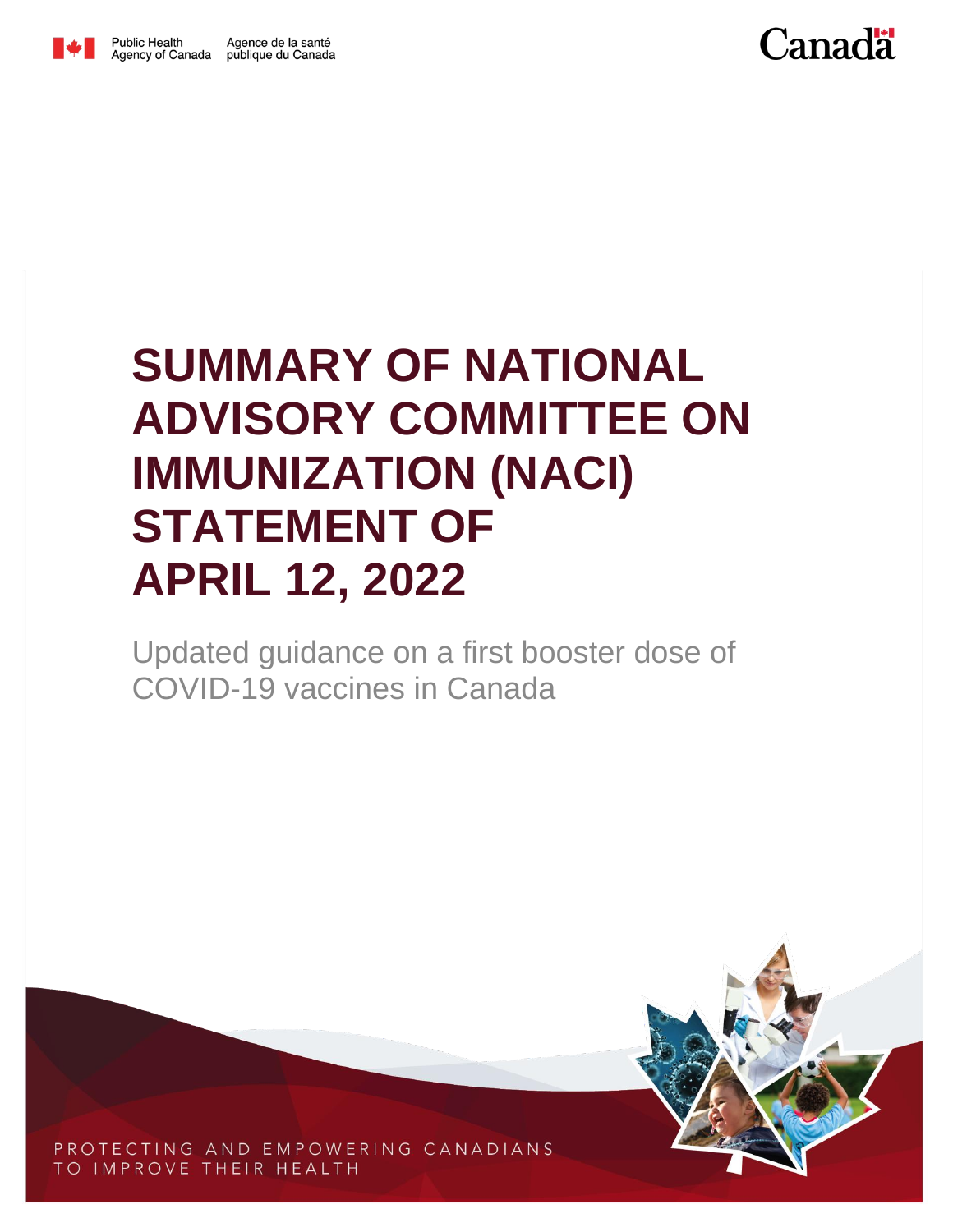## **OVERVIEW**

- On April 12, 2022, the Public Health Agency of Canada (PHAC) released updated guidance from the National Advisory Committee on Immunization (NACI) on the use of first booster doses of COVID-19 vaccines in adolescents and younger adults in Canada. This guidance is based on current evidence and NACI's expert opinion.
- NACI released initial recommendations on the use of first booster doses of COVID-19 vaccines in adults 18 to 49 years of age in December 2021, and in adolescents 12 to 17 years who are at high risk of severe COVID-19 outcomes in January 2022.
- After considering additional data on the duration of protection from a primary COVID-19 vaccine series, the safety and effectiveness of a first booster dose in adolescents and adults, and the changing epidemiology of COVID-19 in Canada, NACI has updated its recommendations for booster doses in these age groups.
- **NACI has strengthened the following recommendations from 'may' to 'should,' so that now all adults 18 years of age and over are strongly recommended to receive a booster dose:**
	- o **A first booster dose of an mRNA COVID-19 vaccine** *should* **be offered at least 6 months after the completion of a primary series to all adults 18 to 49 years of age and over.**
	- o **A first booster dose of an mRNA COVID-19 vaccine** *should* **be offered at least 6 months after the completion of a primary series to adolescents 12 to 17 years of age who:**
		- **have an underlying medical condition that puts them at high risk of severe outcomes from COVID-19, including adolescents who are immunocompromised and have already received an additional vaccine dose;**
		- **are residents of congregate living settings;**
		- **belong to racialized and/or marginalized communities disproportionately affected by COVID-19.**
- **NACI has added a new recommendation, and now recommends that for all other adolescents 12 to 17 years of age:**
	- o **A first booster dose of an mRNA COVID-19 vaccine** *may* **be offered at least 6 months after the completion of the primary series in the context of increased COVID-19 activity.**
- Recommendations for a first booster dose of a COVID-19 vaccine in adolescents 12 to 17 years of age is currently off-label. At this time, only the Pfizer-BioNTech Comirnaty and Moderna Spikevax COVID-19 vaccines are approved for use as a first booster dose in adults 18 years of age and over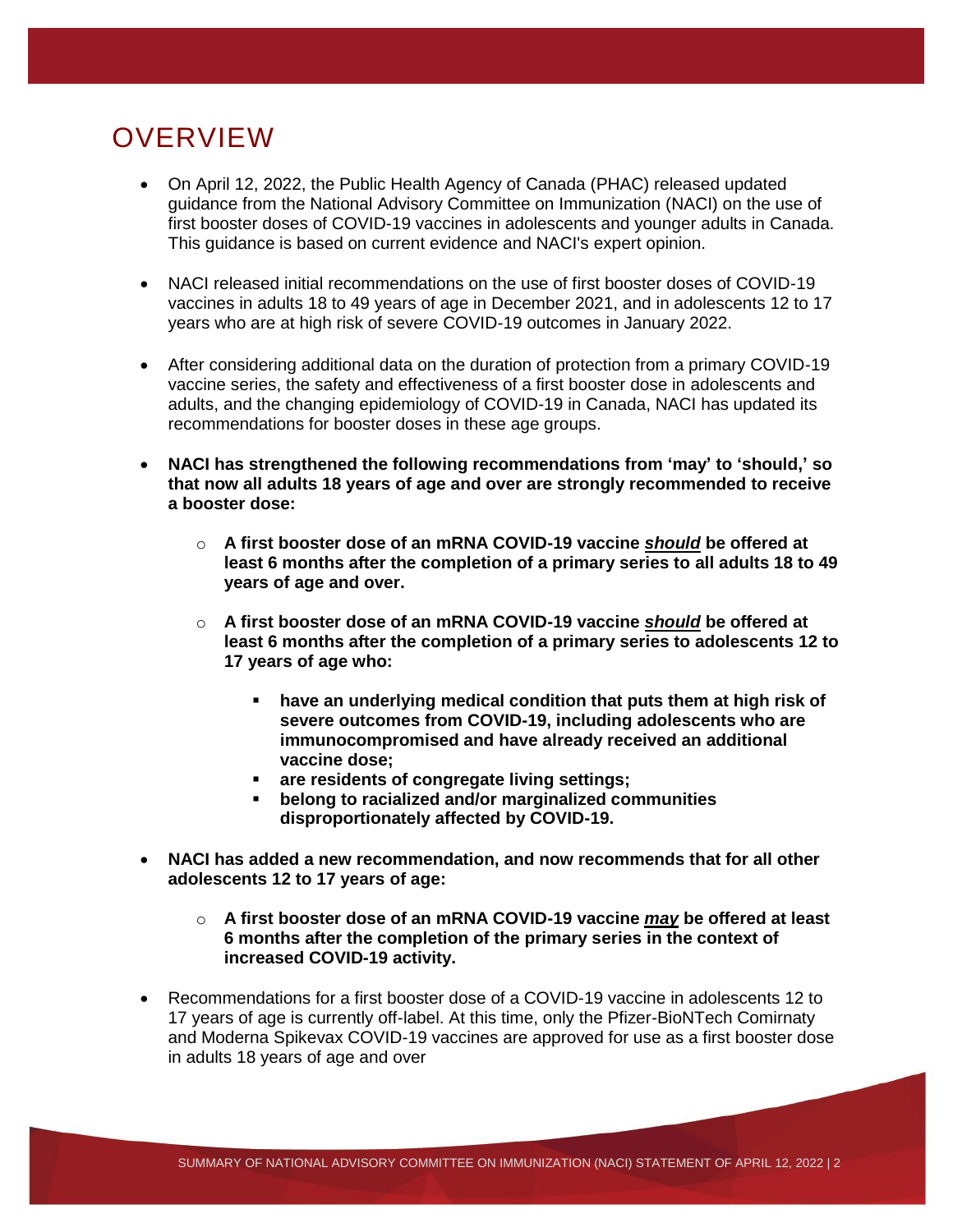- Due to the lower risk of myocarditis/pericarditis associated with the Pfizer-BioNTech Comirnaty COVID-19, the Pfizer-BioNTech Comirnaty booster dose is preferred for adolescents 12 to 17 years of age and may be preferred for younger adults 18 to 29 years of age.
- NACI continues to strongly recommendation a primary mRNA COVID-19 vaccine series for everyone in the authorized age groups.

For the full statement, including supporting evidence and rationale, please see [NACI Statement:](https://www.canada.ca/en/public-health/services/immunization/national-advisory-committee-on-immunization-naci.html)  [Updated guidance on a first booster dose of COVID-19 vaccines in Canada.](https://www.canada.ca/en/public-health/services/immunization/national-advisory-committee-on-immunization-naci.html)

For more information on NACI's recommendations on the use of COVID-19 vaccines, please refer to the [COVID-19 vaccine](https://www.canada.ca/en/public-health/services/publications/healthy-living/canadian-immunization-guide-part-4-active-vaccines/page-26-covid-19-vaccine.html) chapter in the [Canadian Immunization Guide](https://www.canada.ca/en/public-health/services/canadian-immunization-guide.html) (CIG), as well as additional statements on the [NACI web](https://www.canada.ca/en/public-health/services/immunization/national-advisory-committee-on-immunization-naci.html) page.

## WHAT YOU NEED TO KNOW

- On April 12, 2022, the Public Health Agency of Canada (PHAC) released updated guidance from the National Advisory Committee on Immunization (NACI) on the use of first booster doses of COVID-19 vaccines in adolescents and younger adults in Canada.
- Previous NACI guidance on the use of COVID-19 vaccine first booster doses:
	- o On December 3, 2021, NACI recommended that adults 18 to 49 years of age *may* be offered a booster dose, and that adults 50 years of age and older *should*  be offered a booster dose, at least 6 months after completion of a primary vaccine series with consideration of jurisdictional and individual risks.
	- $\circ$  On January 28, 2022, NACI recommended that adolescents 12 to 17 years of age who are at increased risk of severe outcomes from COVID-19 infection *may* be offered a booster dose at least 6 months after the completion of a primary vaccine series.
- NACI has updated their recommendations on first booster doses of COVID-19 vaccines in these age groups after reviewing additional evidence on the duration of vaccine protection from a COVID-19 primary series and the safety and effectiveness of a first booster dose in adolescents and adults while considering the current epidemiologic context and variants of concern.
	- o A primary vaccine series provides less protection against infection and symptomatic disease due to the Omicron variant compared to the original strain of the virus and earlier variants (e.g., Delta). Protection against infection and symptomatic disease from a primary vaccine series also decreases over time.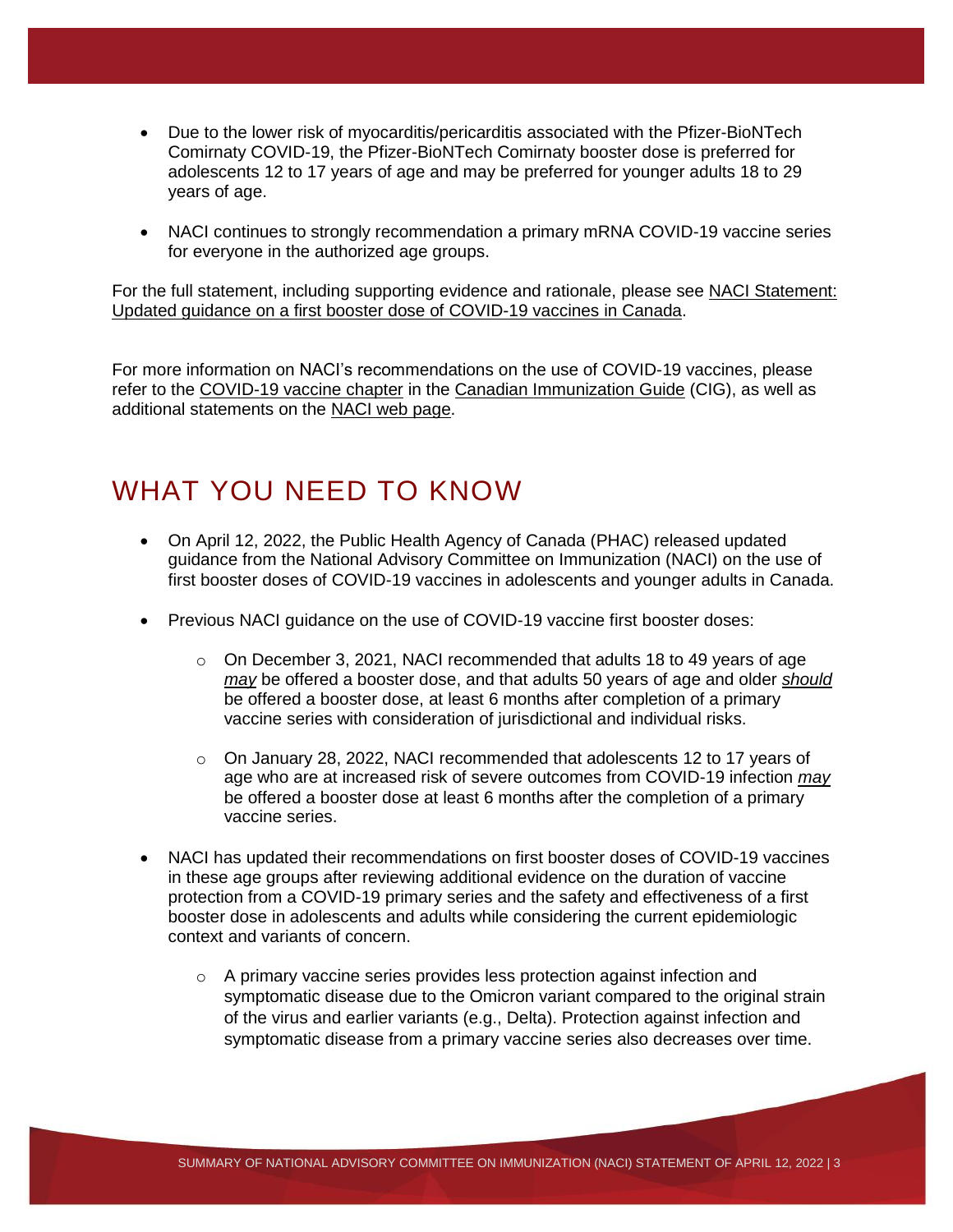- $\circ$  A first booster dose following a primary series of mRNA COVID-19 vaccines provides better protection against Omicron infection and severe outcomes, including severe illness and hospitalization, than a primary series alone. While there is currently limited evidence on how long protection against severe disease from a first booster dose lasts, NACI will continue to monitor the evidence as it emerges.
- $\circ$  First booster doses of mRNA COVID-19 vaccines have a good safety profile and no new safety concerns have been identified. The rare risk of myocarditis and/or pericarditis after vaccination with an mRNA COVID-19 vaccine appears to be somewhat lower after a booster dose compared to after a second dose of a primary series. Most cases have been mild and have resolved quickly with medical care. The known risks of COVID-19 illness continue to outweigh the rare risk of experiencing an adverse reaction after receiving an mRNA COVID-19 vaccine.
- During the December 2021 to February 2022 Omicron wave, young adults 18 to 29 years of age experienced the highest rates of COVID-19, followed closely by adults 30 to 49 years of age. Due to the high rate of infection, number of hospitalizations in adolescents and young adults also increased during the Omicron wave. Receiving a booster dose will help protect people in these age groups from experiencing severe COVID-19 outcomes.
- Due to the lower risk of myocarditis/pericarditis with the Pfizer-BioNTech Comirnaty COVID-19 vaccine compared to the Moderna Spikevax COVID-19 vaccine, the use of the Pfizer-BioNTech Comirnaty booster dose is preferred for adolescents 12 to 17 years of age and may be preferred for young adults 18 to 29 years of age.
- NACI recommends receiving a booster dose at least 6 months after completing a primary vaccine series. For people who have experienced a COVID-19 infection after a primary vaccine series but before the booster dose, NACI suggests receiving a booster dose three months after symptoms started or testing positive (if no symptoms were experienced) or at least six months after completing a primary series, whichever interval is longer.
- Both the Pfizer-BioNTech Comirnaty and Moderna Spikevax COVID-19 vaccines are approved for use as a first booster dose in adults 18 years of age and over. Recommendations for a first booster dose of a COVID-19 vaccine in adolescents 12 to 17 years of age is currently off-label.
- NACI will continue to monitor the evidence on COVID-19 vaccine and will update guidance as needed.

For the full statement, including supporting evidence and rationale, please see [NACI Statement:](https://www.canada.ca/en/public-health/services/immunization/national-advisory-committee-on-immunization-naci.html)  [Updated guidance on a first booster dose of COVID-19 vaccines in Canada.](https://www.canada.ca/en/public-health/services/immunization/national-advisory-committee-on-immunization-naci.html)